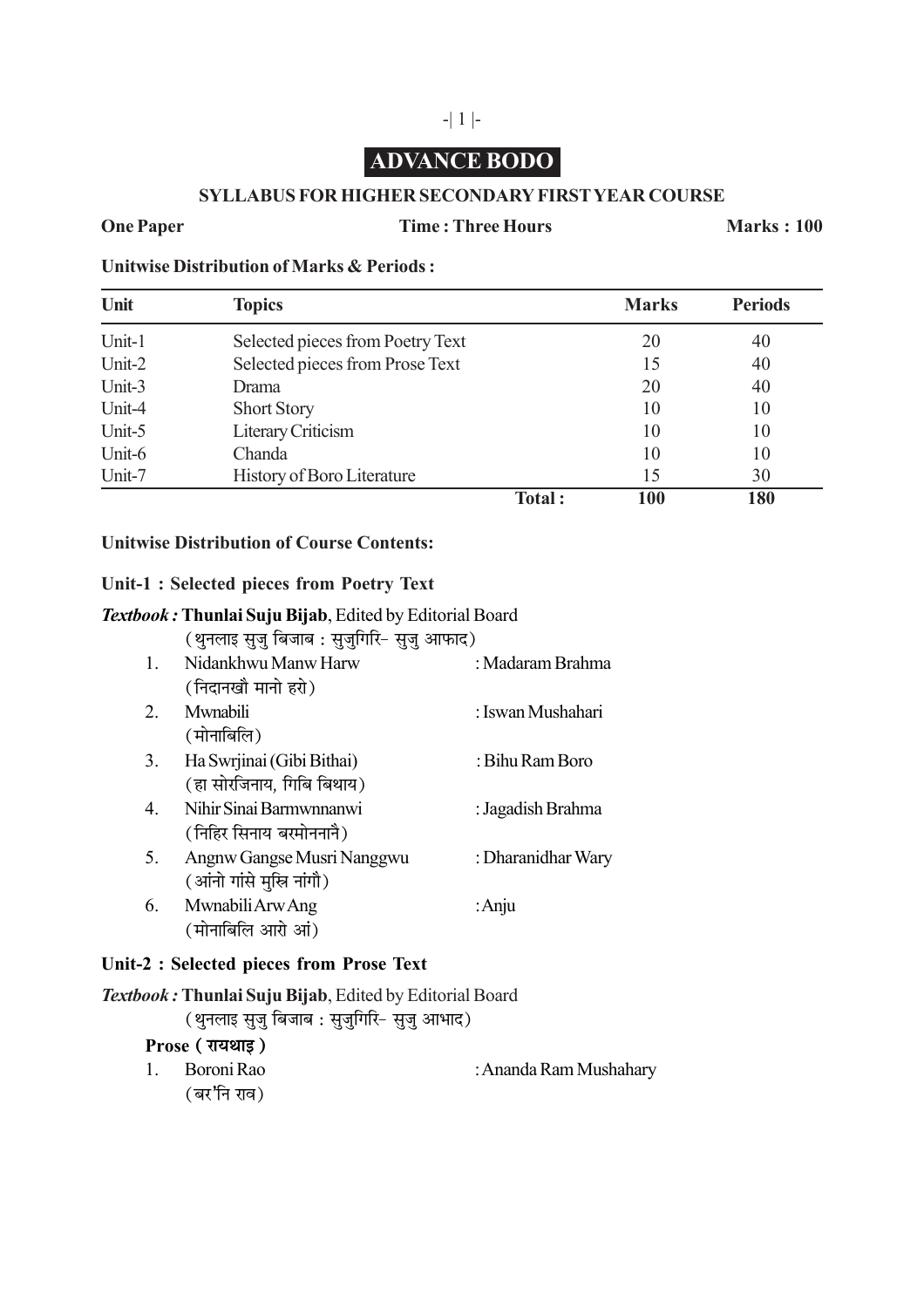| Borophwmi Gwdwni Khela                    | : Chanakya Brahma        |
|-------------------------------------------|--------------------------|
| (बर'फोरनि गोदोनि खेला)                    |                          |
| 3. Phoraisani Maonw Gwnang Arw Swlwngthai | : Krishna Kanta Handique |
| (फरायसानि मावनो गोनां आरो सोलोंथाय)       | : रा: सो:- सुजु आभाद     |
|                                           |                          |

#### Unit-3 : Drama

| Thunphaothai (थुमफावथाइ): |                    |
|---------------------------|--------------------|
| Mingmangni Simang         | : Kamal Kr. Brahma |
| (मिंमांनि सिमां)          |                    |

#### **Unit-4: Short Story**

|    | Sungdo Solo (सुंद सल') |                    |
|----|------------------------|--------------------|
|    | 1. Anggu Nerswn        | : Siken Brahma     |
|    | (आंगु नेरसोन)          |                    |
| 2. | Dumphaoni Phitha       | : Janil Kr. Brahma |
|    | (दुमफावनि फिथा)        |                    |

## **Unit-5: Literary Criticism**

# Thunlai Bijirnai (थुनलाइ बिजिरनाय):

- Khonthai (खन्थाइ)  $1.$
- 2. Phaothai (फावथाइ)

## Hephajab Bijab (हेफाजाब बिजाब)

| Thunlai Bijinrai (थुनलाइ बिजिरनाय)                      | : Guneswar Mushahary |
|---------------------------------------------------------|----------------------|
| $\sim$ $\sim$ $\sim$ $\sim$ $\sim$ $\sim$ $\sim$ $\sim$ |                      |

 $2.$ Sahltya Bisar (साहित्य बिचार) : Rammal Thakuria

## Unit-6 : Chanda (सन्द / खबाम)

Chanda eba khobamni bungphwrlu : Matra, yati, parba, charan, stabak, payer, dulary, chabi, lechary.

्<br>सन्द एबा खबामनि बुंफोरलुं : मात्रा, यति, पर्ब, चरण, स्तबक, पयार, दुलड़ी, छबि, लेचारी)

# Hephajab Bijab (हेफाजाब बिजाब):

| $\mathbf{1}$ | Thunlai Arw Gohena | : Manoranjan Lahary  |
|--------------|--------------------|----------------------|
|              | (थुनलाइ आरो गहेना) |                      |
| 2.           | Rao Arw Ransai     | : Madhu Ram Baro     |
|              | (राव आरो रनसाय)    |                      |
| 3.           | Sahityar Saj       | : Sonapati Devasarma |
|              | (साहित्यर साज)     |                      |

#### Unit-7 : History of Boro literature

## Boro Thunlaini Jarimin (बर' थुनलाइनि जारिमिन):

Boro Thunlayao Missionaryphwrni bihwma.  $1.$